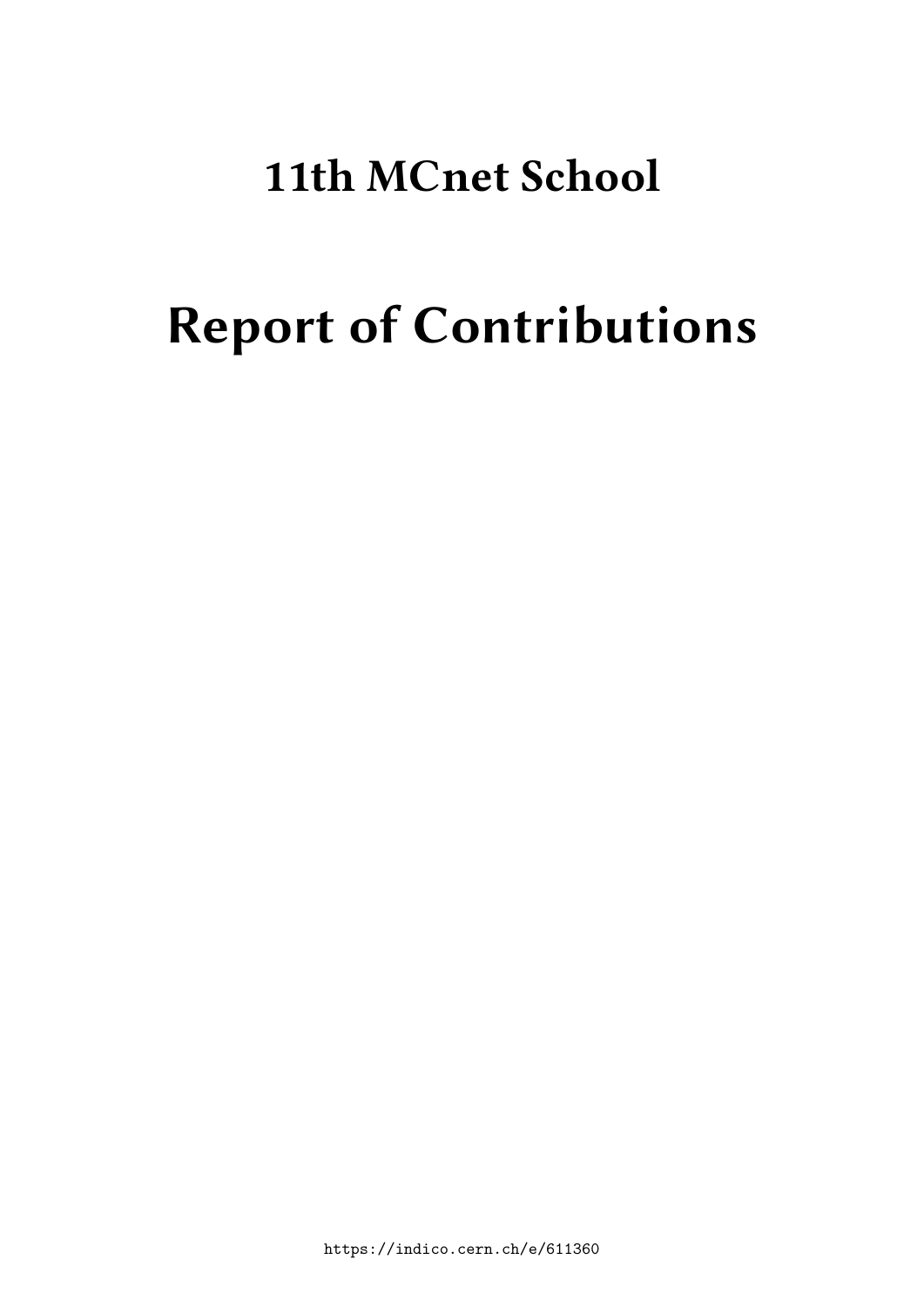11th MCnet School / Report of Contributions Introduction to event generators (1)

Contribution ID: 1 Type: **not specified** 

#### **Introduction to event generators (1)**

*Monday, July 3, 2017 9:00 AM (1 hour)*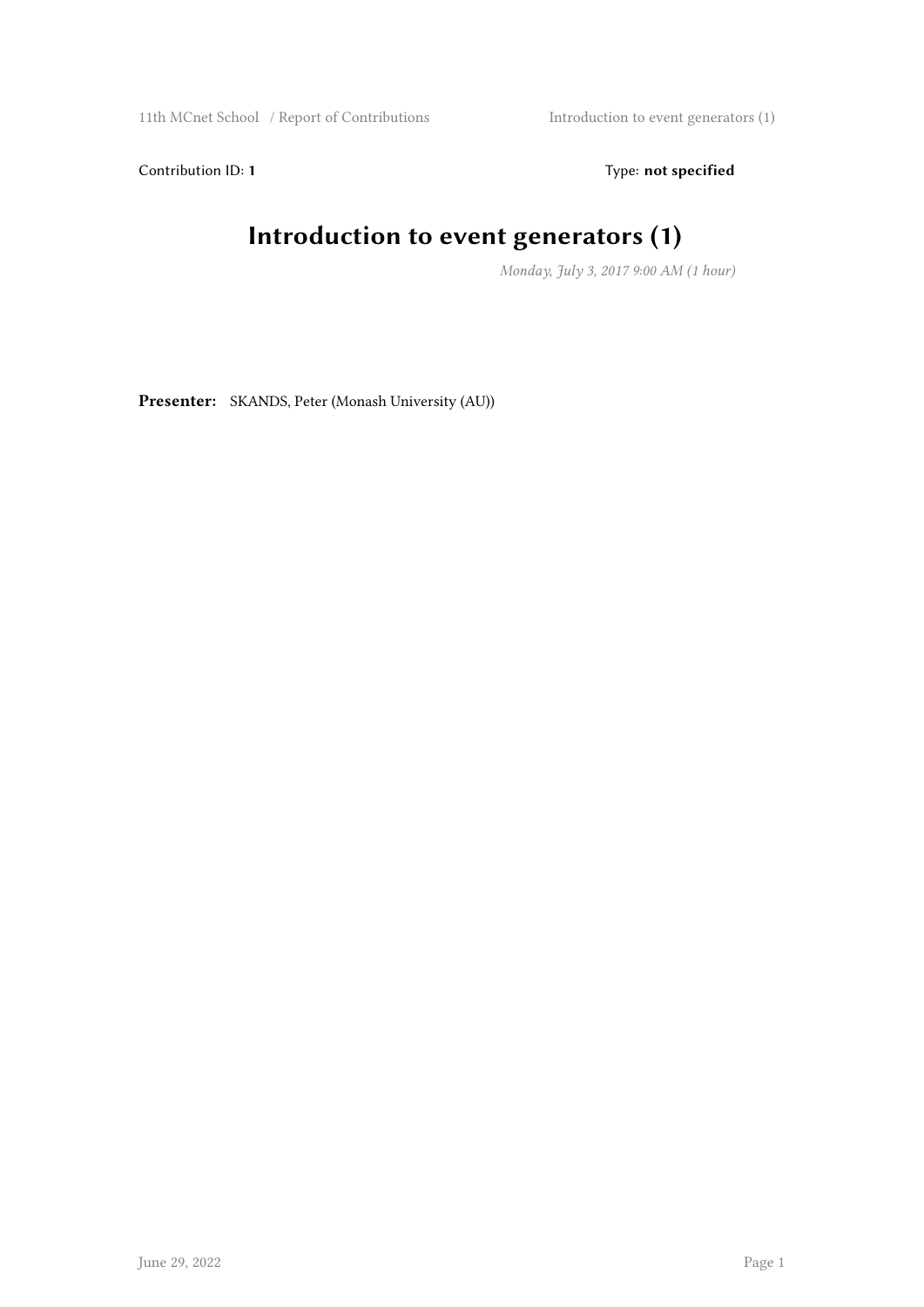11th MCnet School / Report of Contributions Introduction to event generators (2)

Contribution ID: 2 Type: **not specified** 

#### **Introduction to event generators (2)**

*Tuesday, July 4, 2017 9:00 AM (1 hour)*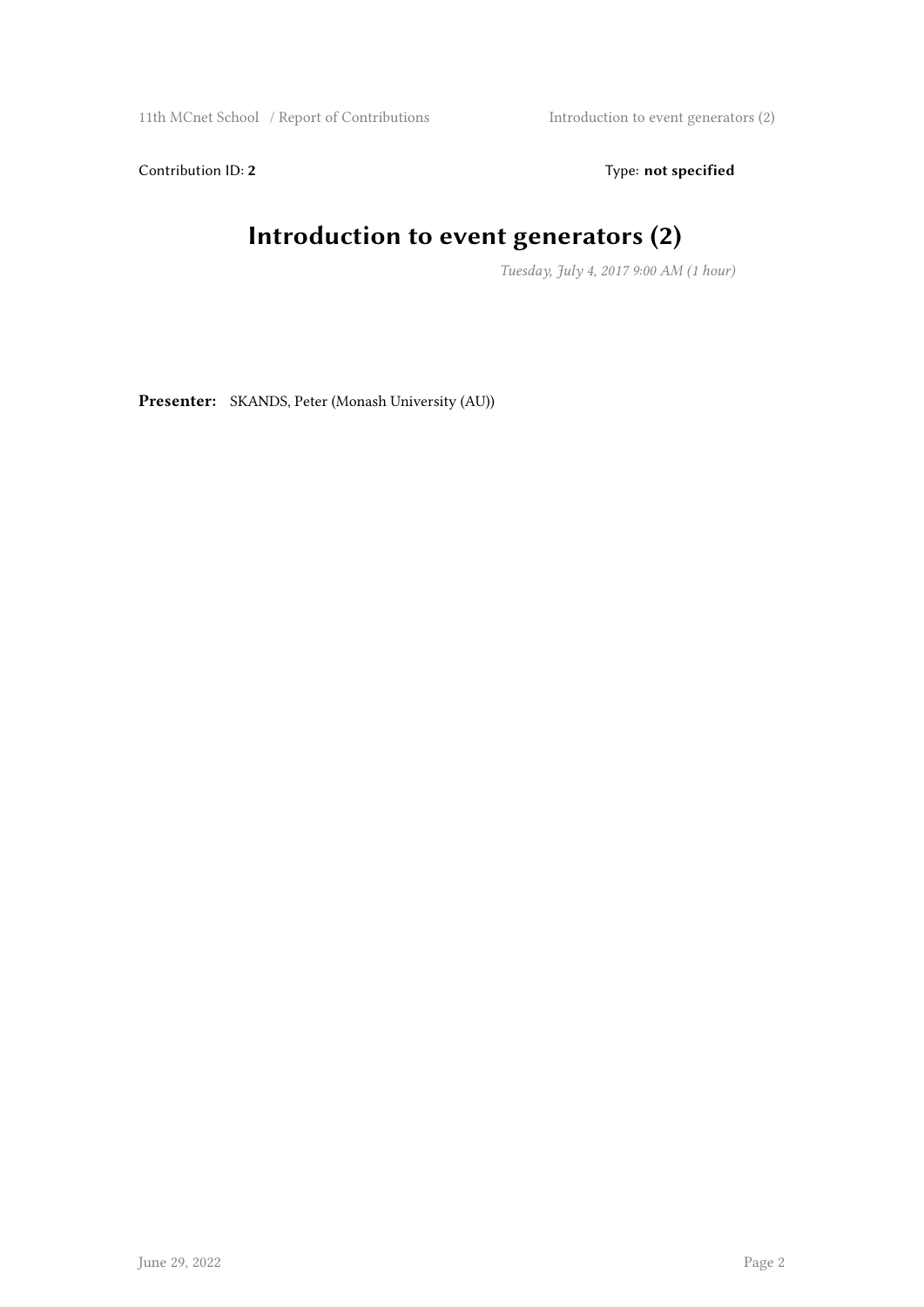11th MCnet School / Report of Contributions Welcome

Contribution ID: 3 Type: **not specified** 

#### **Welcome**

*Monday, July 3, 2017 8:50 AM (10 minutes)*

**Presenter:** SJOSTRAND, Torbjorn (Lund University (SE))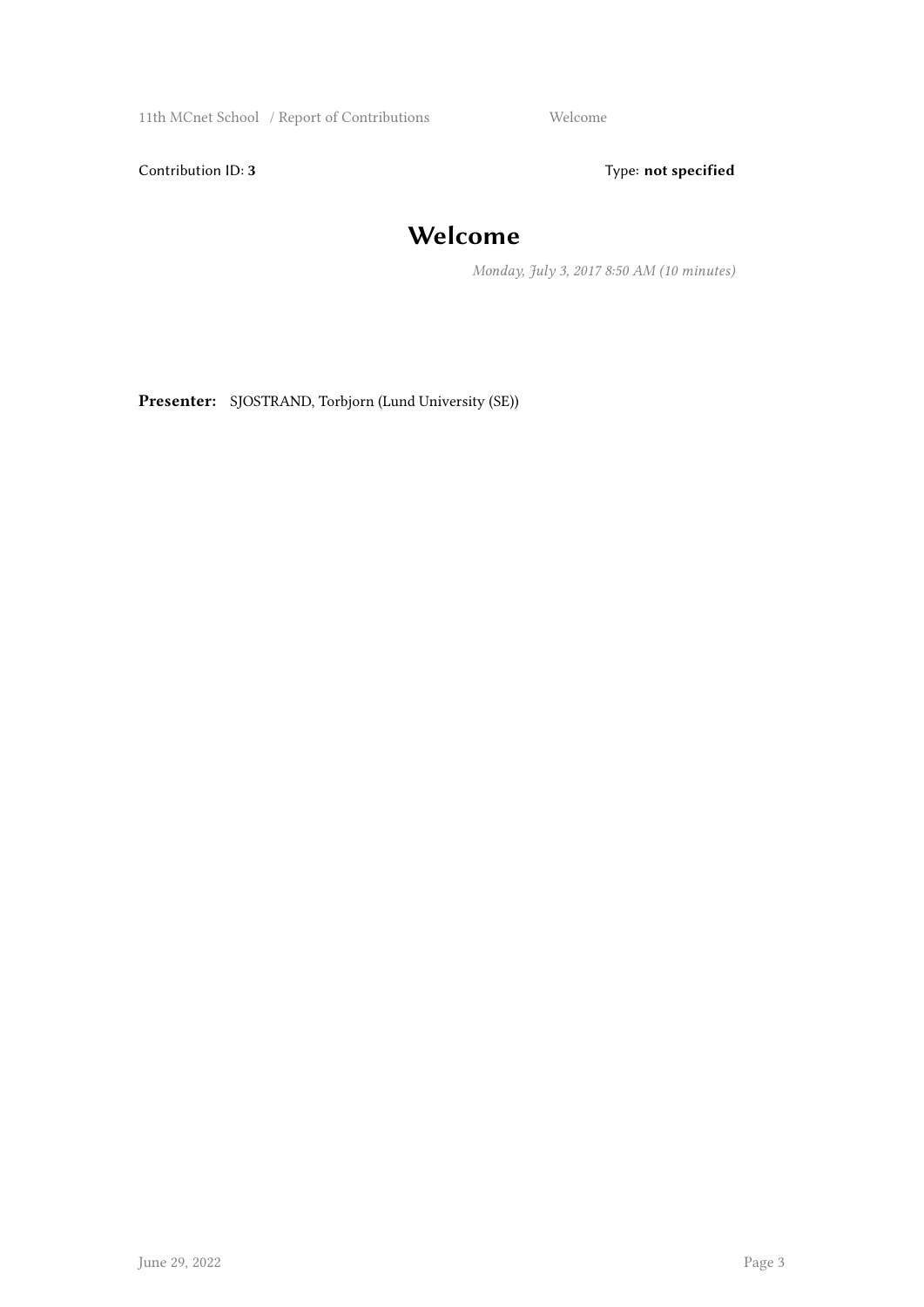11th MCnet School / Report of Contributions Matching and merging (1)

Contribution ID: 4 Type: **not specified** 

# **Matching and merging (1)**

*Tuesday, July 4, 2017 11:30 AM (1 hour)*

**Presenter:** HOECHE, Stefan (SLAC)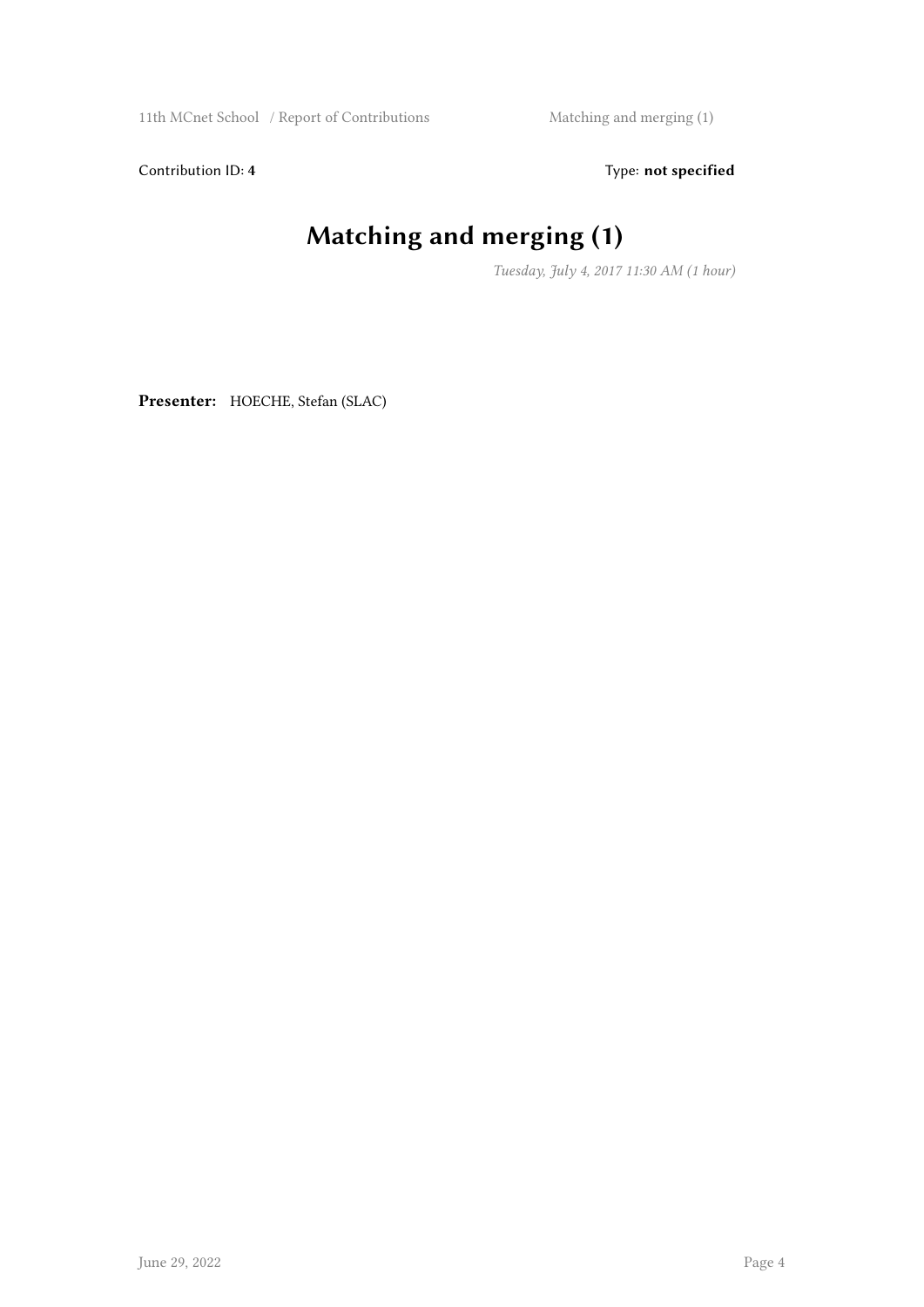11th MCnet School / Report of Contributions Introduction to event generators (3)

Contribution ID: 5 Type: not specified

#### **Introduction to event generators (3)**

*Wednesday, July 5, 2017 9:00 AM (1 hour)*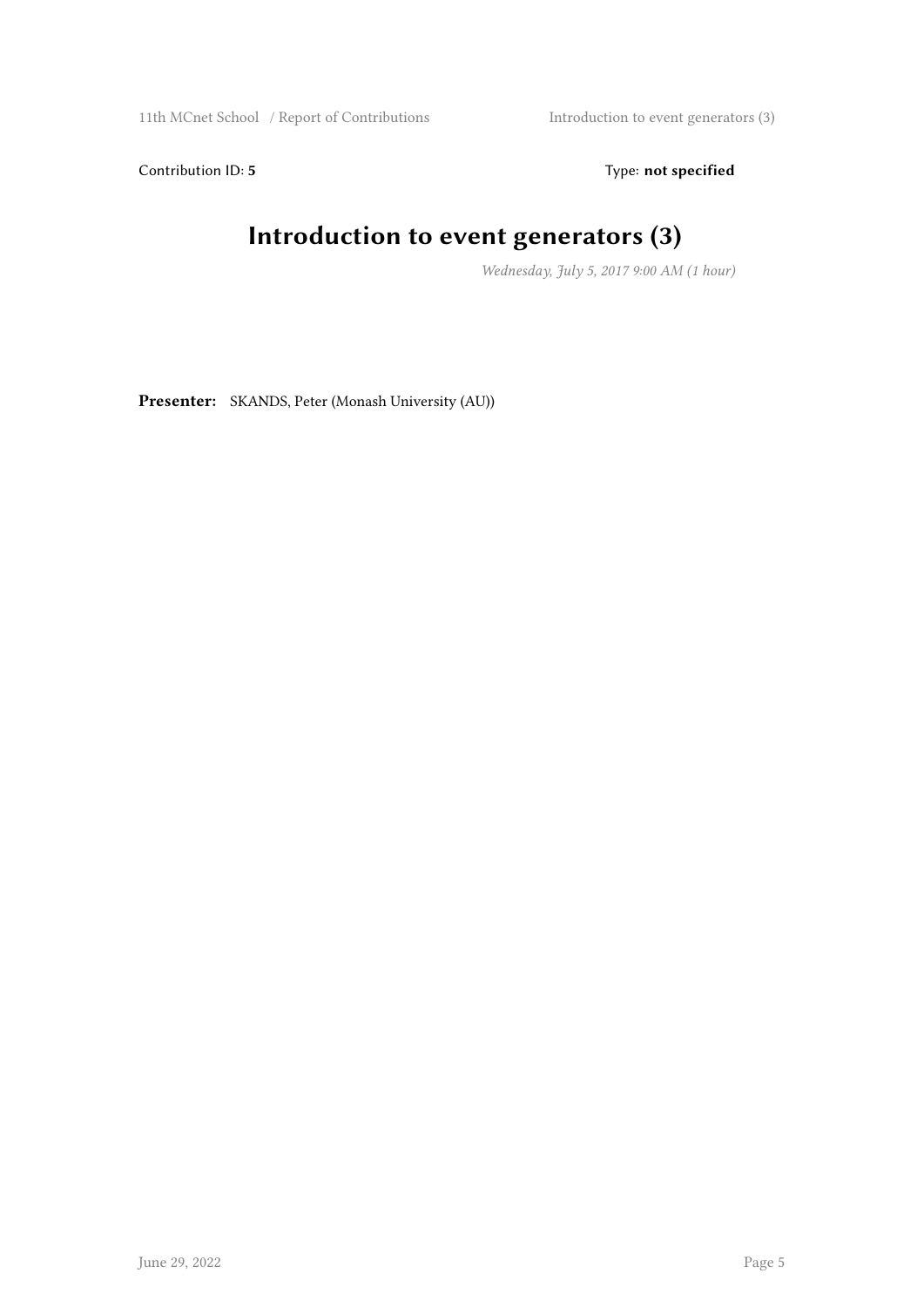11th MCnet School / Report of Contributions Matching and merging (2)

Contribution ID: 6 Type: not specified

# **Matching and merging (2)**

*Wednesday, July 5, 2017 11:30 AM (1 hour)*

**Presenter:** HOECHE, Stefan (SLAC)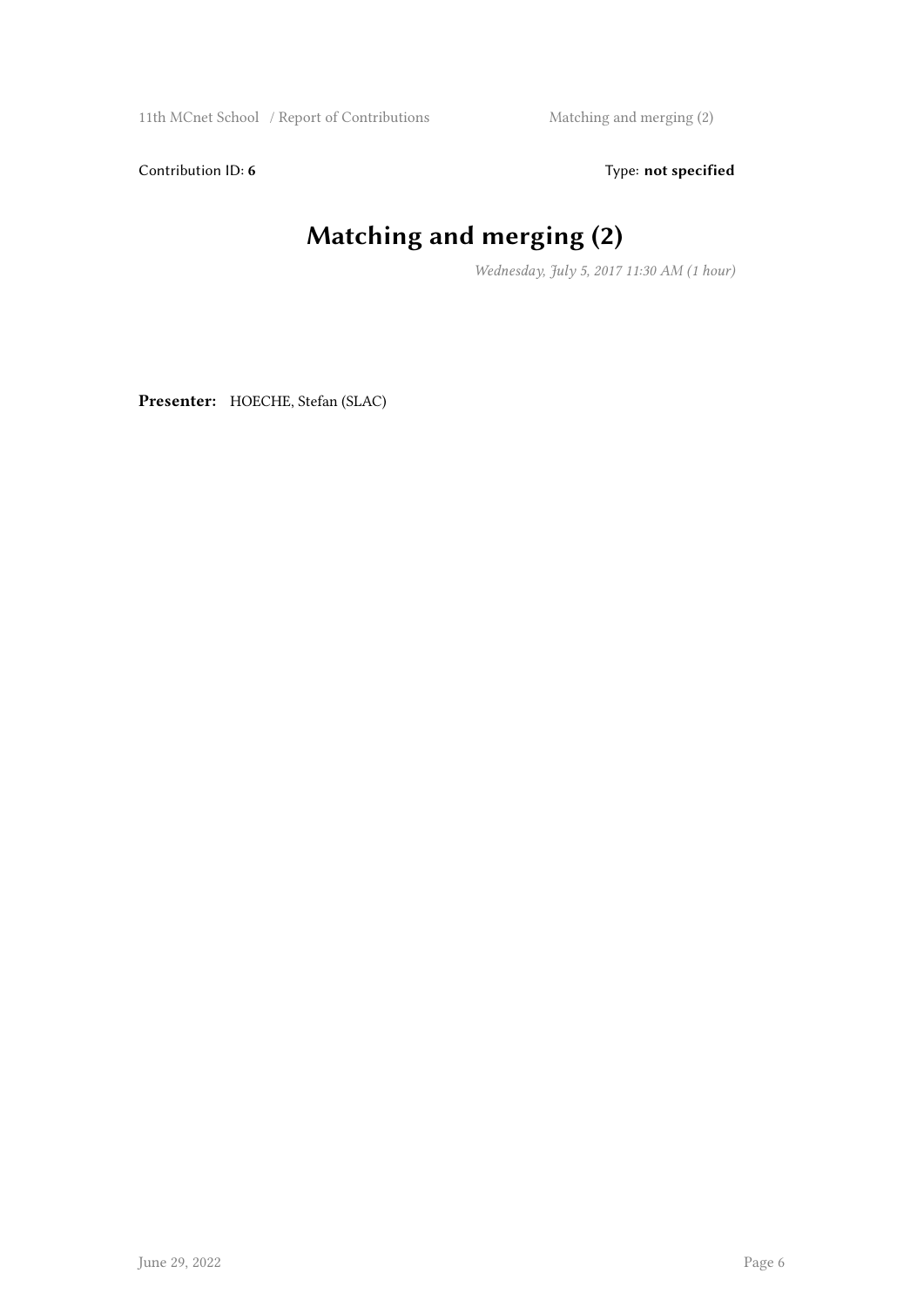11th MCnet School / Report of Contributions Tuning of generators

Contribution ID: 7 Type: **not specified** 

# **Tuning of generators**

*Monday, July 3, 2017 11:30 AM (1 hour)*

**Presenter:** SCHULZ, Holger (Durham University)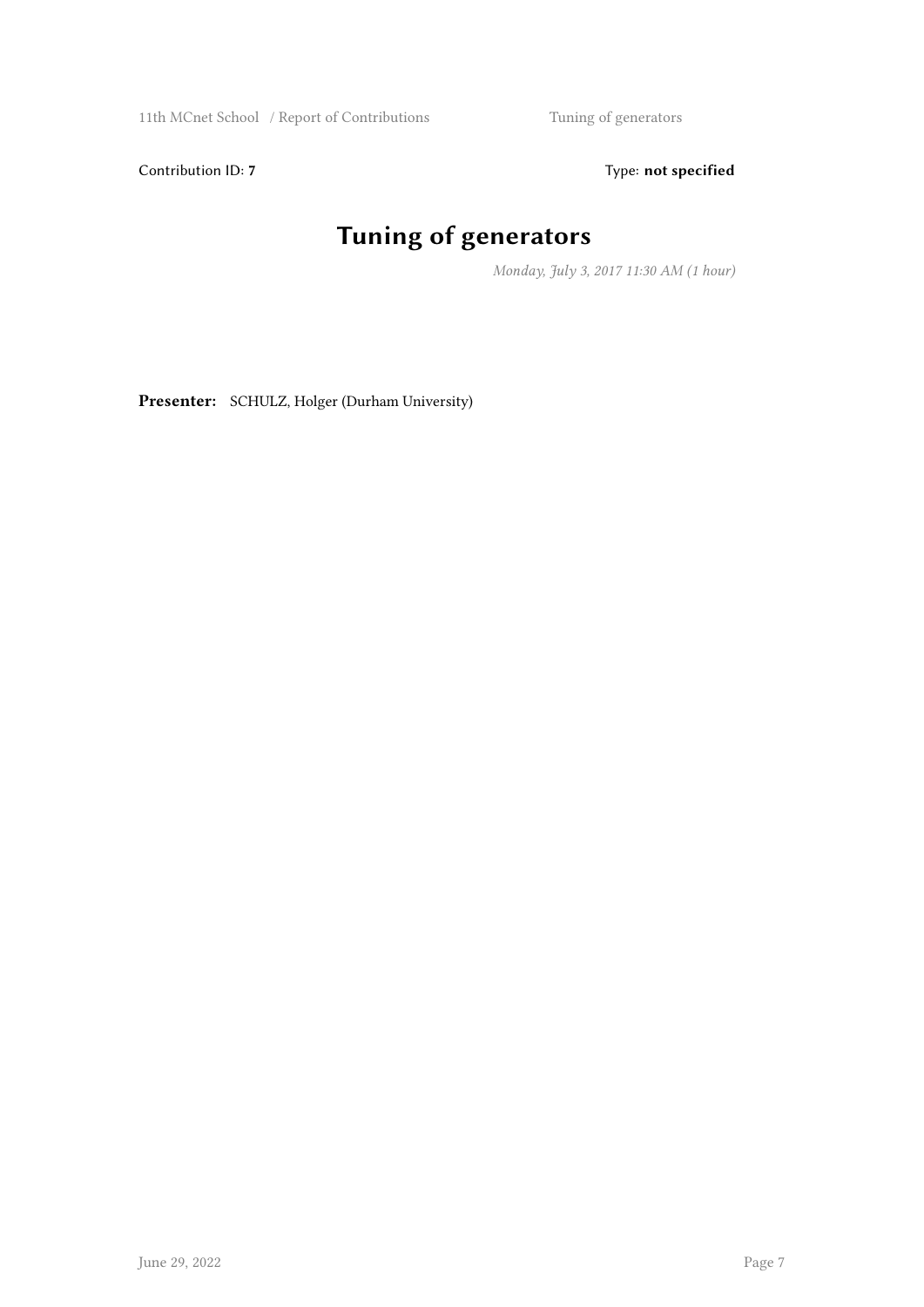11th MCnet School / Report of Contributions Introduction to event generators (4)

Contribution ID: 8 Type: **not specified** 

#### **Introduction to event generators (4)**

*Thursday, July 6, 2017 9:00 AM (1 hour)*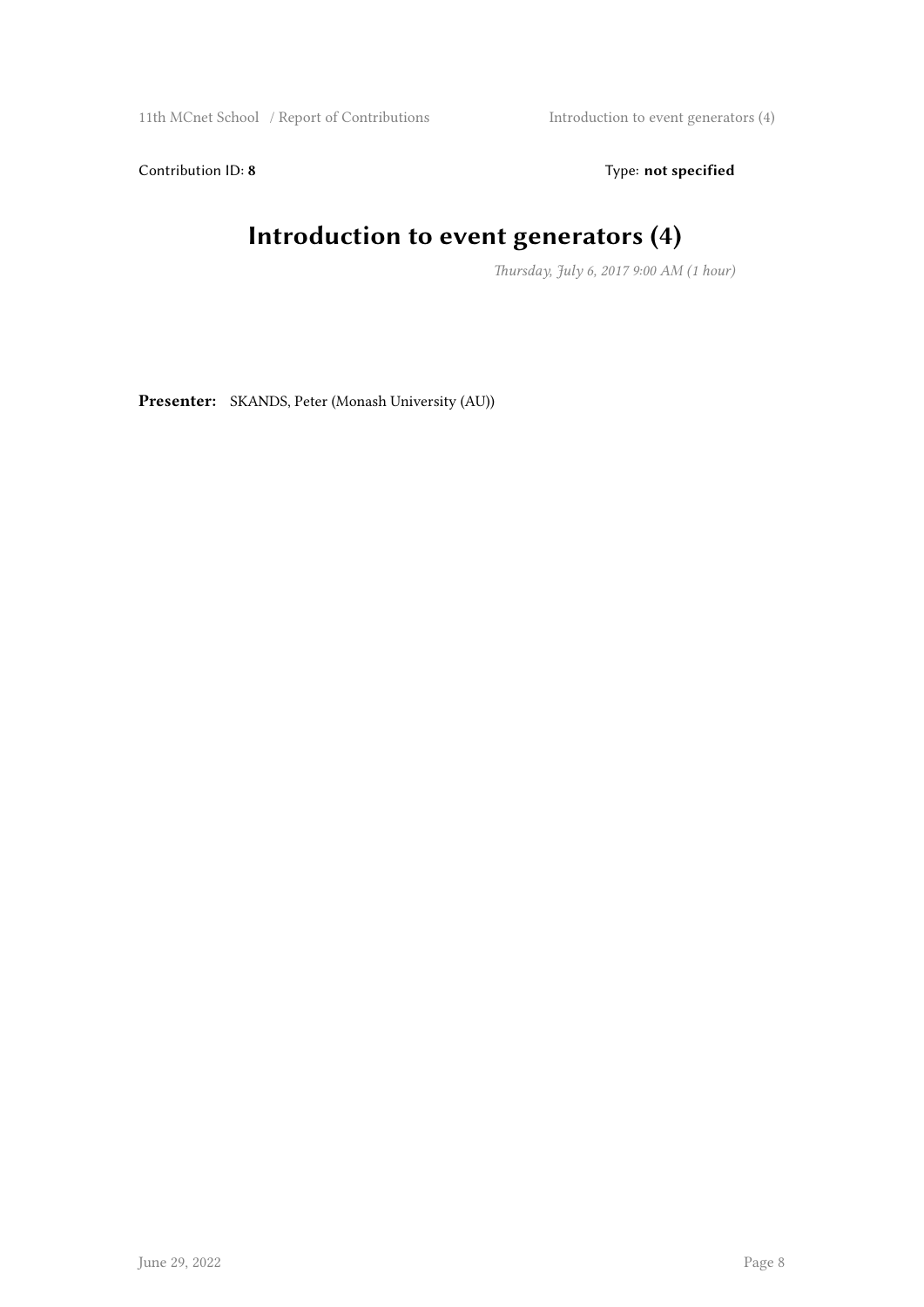11th MCnet School / Report of Contributions Simulation of BSM physics (1)

Contribution ID: 9 Type: **not specified** 

# **Simulation of BSM physics (1)**

*Monday, July 3, 2017 10:20 AM (1 hour)*

**Presenter:** Dr HIRSCHI, Valentin Jonathan (ETH Zurich)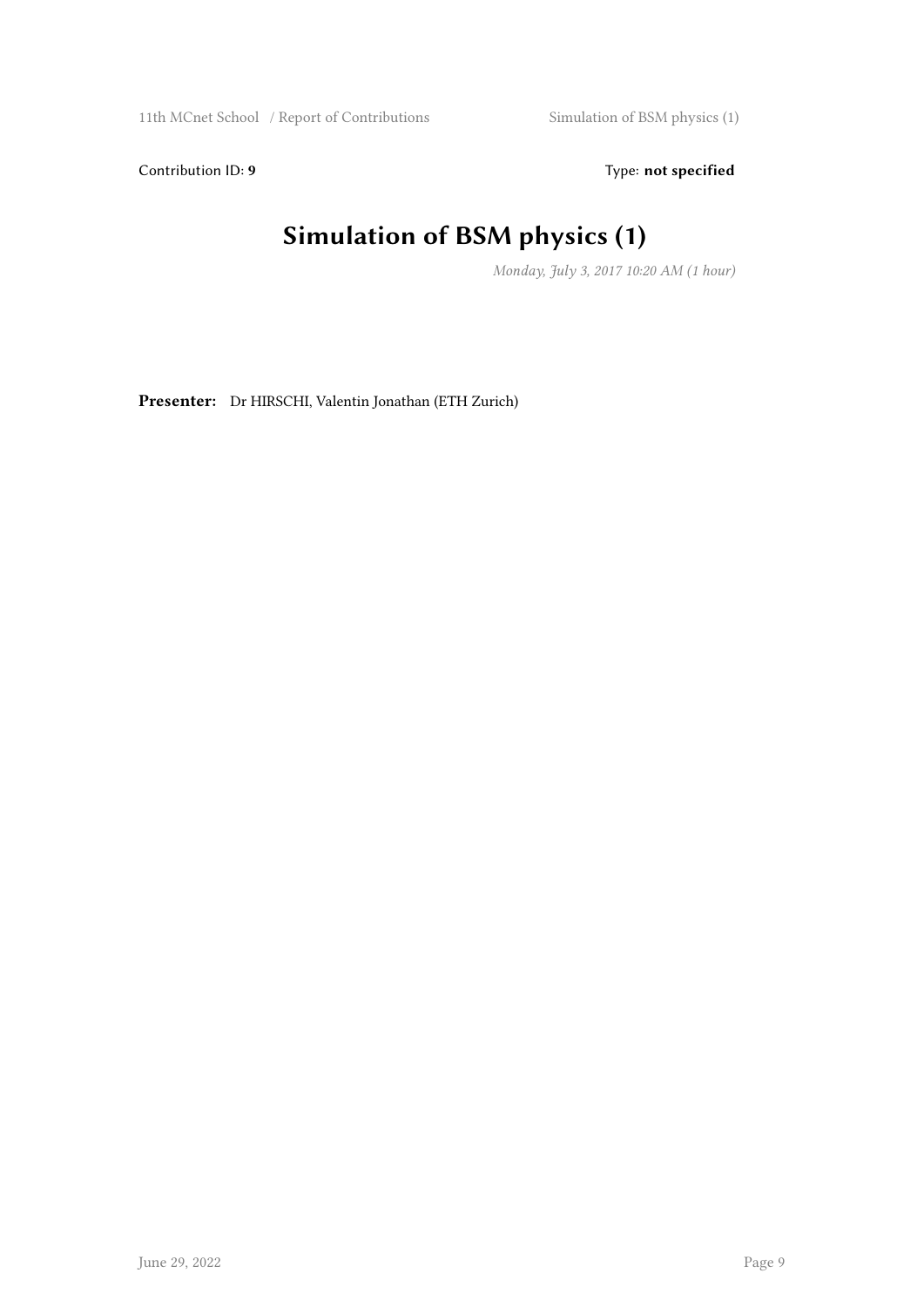Contribution ID: 10 **Type:** not specified

#### **Machine learning and applications (Industrial applications)**

*Thursday, July 6, 2017 11:30 AM (1 hour)*

**Presenter:** HERQUET, Michel (B12 Consulting)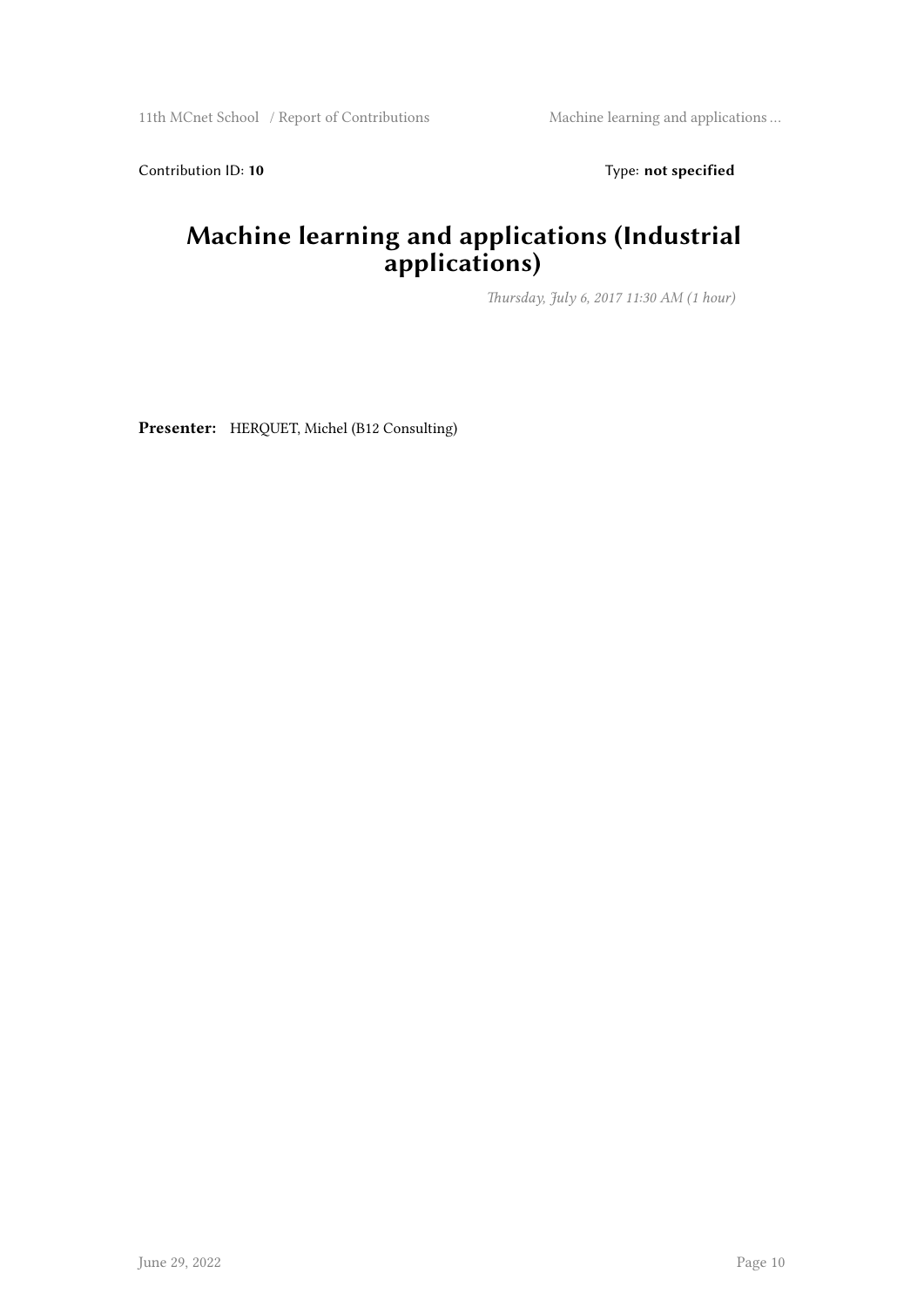11th MCnet School / Report of Contributions Simulation of neutrino physics

Contribution ID: 11 Type: **not specified** 

#### **Simulation of neutrino physics**

*Thursday, July 6, 2017 10:20 AM (1 hour)*

**Presenter:** ANDREOPOULOS, Costas (University of Liverpool & STFC Rutherford Appleton Laboratory)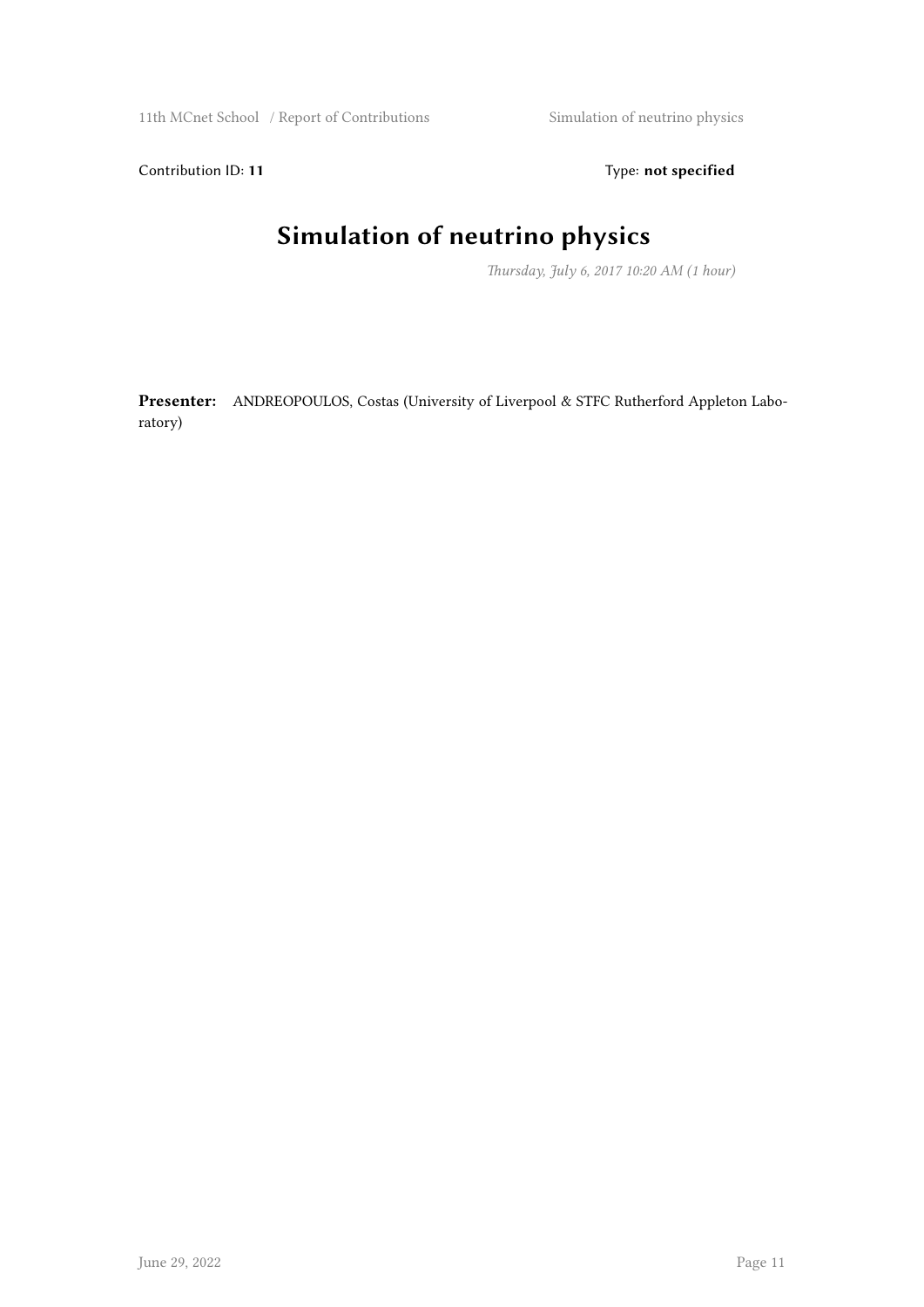11th MCnet School / Report of Contributions Effective Field Theories

Contribution ID: 12 Type: **not specified** 

### **Effective Field Theories**

*Wednesday, July 5, 2017 10:20 AM (1 hour)*

**Presenter:** VRYONIDOU, Eleni (Nikhef)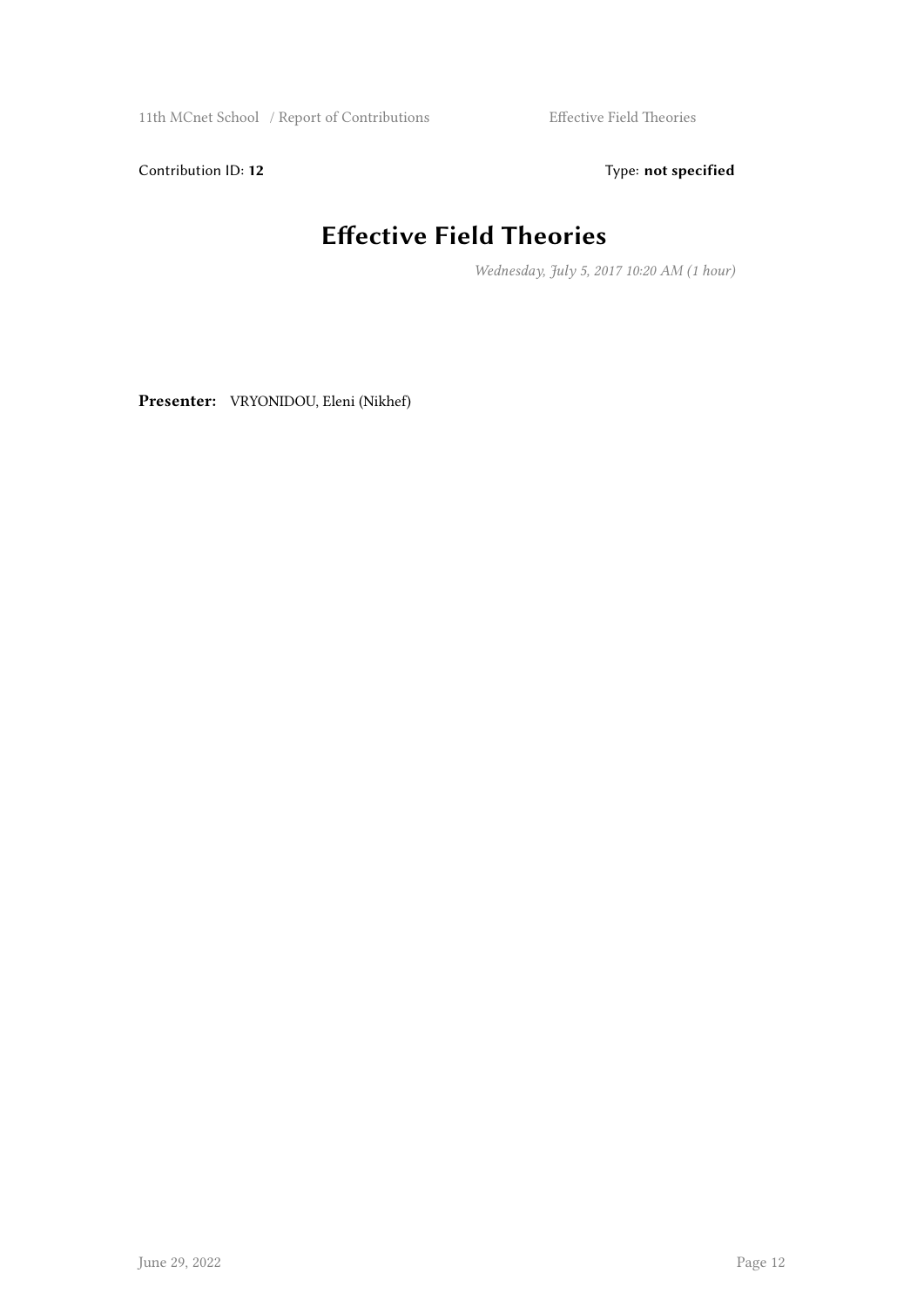11th MCnet School / Report of Contributions Simulation of BSM physics (2)

Contribution ID: 13 Type: **not specified** 

# **Simulation of BSM physics (2)**

*Tuesday, July 4, 2017 10:20 AM (1 hour)*

**Presenter:** HIRSCHI, Valentin Jonathan (ETH Zurich)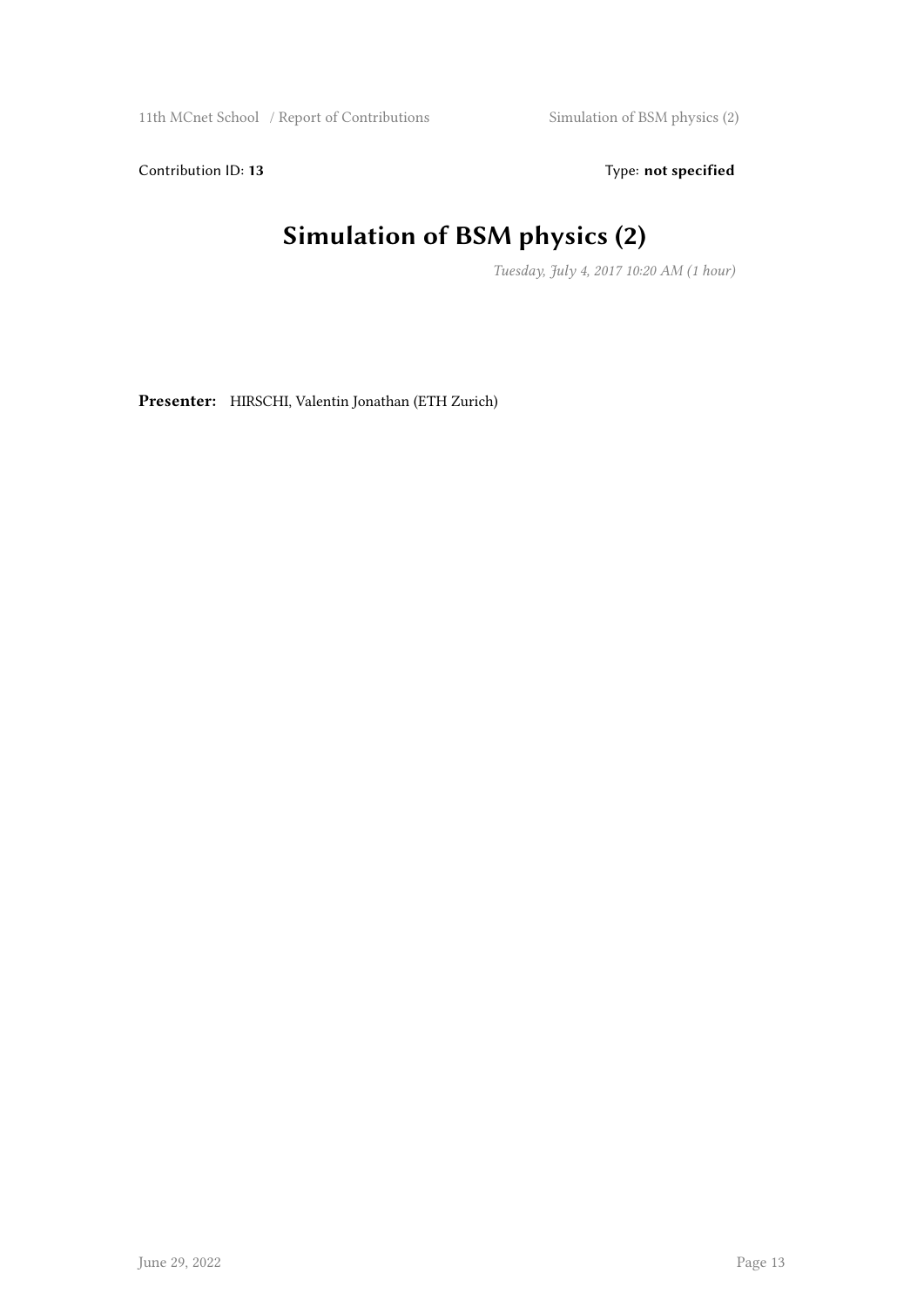11th MCnet School / Report of Contributions Heavy Ion and cosmic ray generat ...

Contribution ID: 14 Type: **not specified** 

## **Heavy Ion and cosmic ray generators (1)**

*Friday, July 7, 2017 9:00 AM (1 hour)*

**Presenter:** WERNER, Klaus (University of Nantes)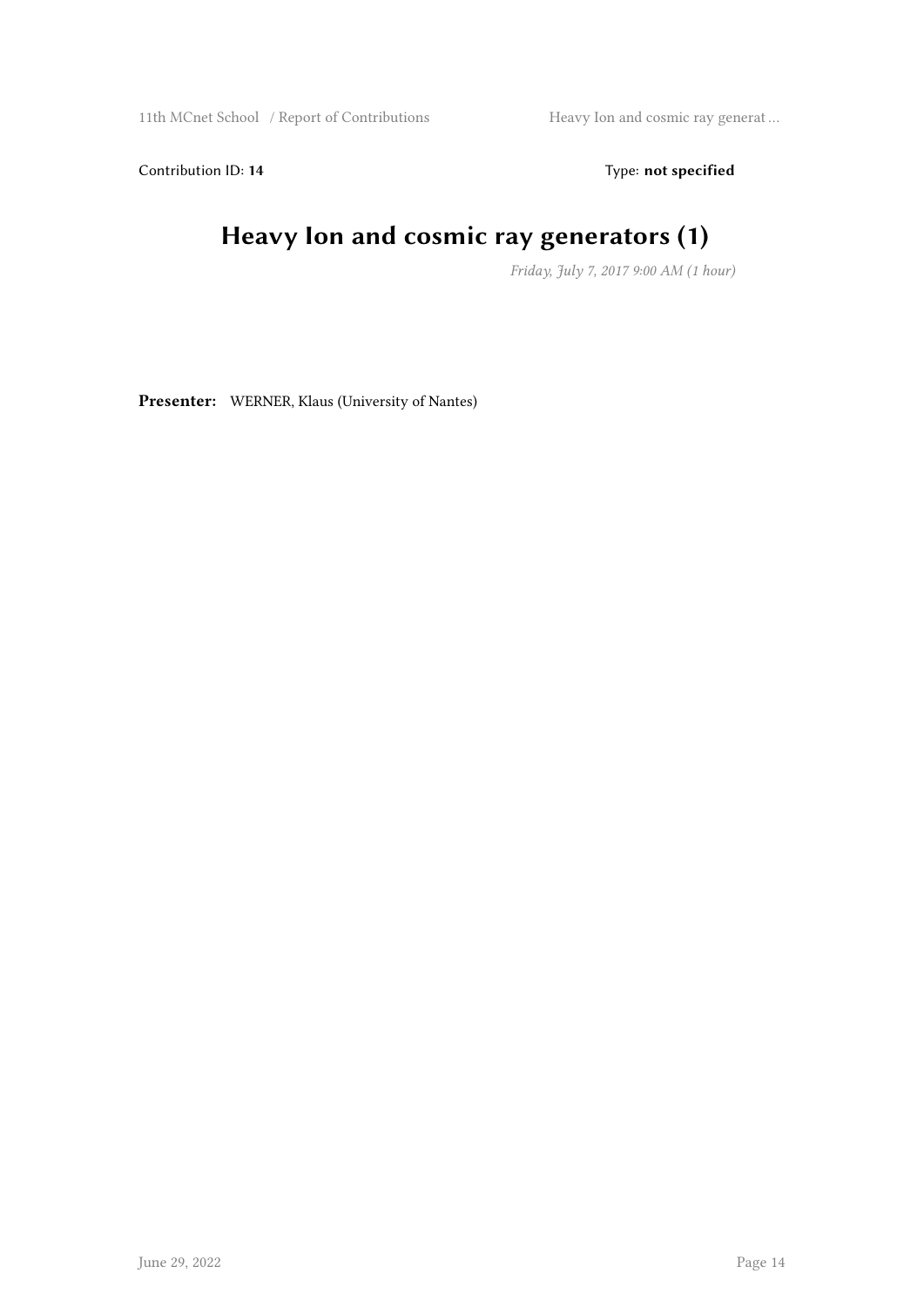11th MCnet School / Report of Contributions Heavy Ion and cosmic ray generat ...

Contribution ID: 15 Type: **not specified** 

# **Heavy Ion and cosmic ray generators (2)**

*Friday, July 7, 2017 10:20 AM (1 hour)*

**Presenter:** WERNER, Klaus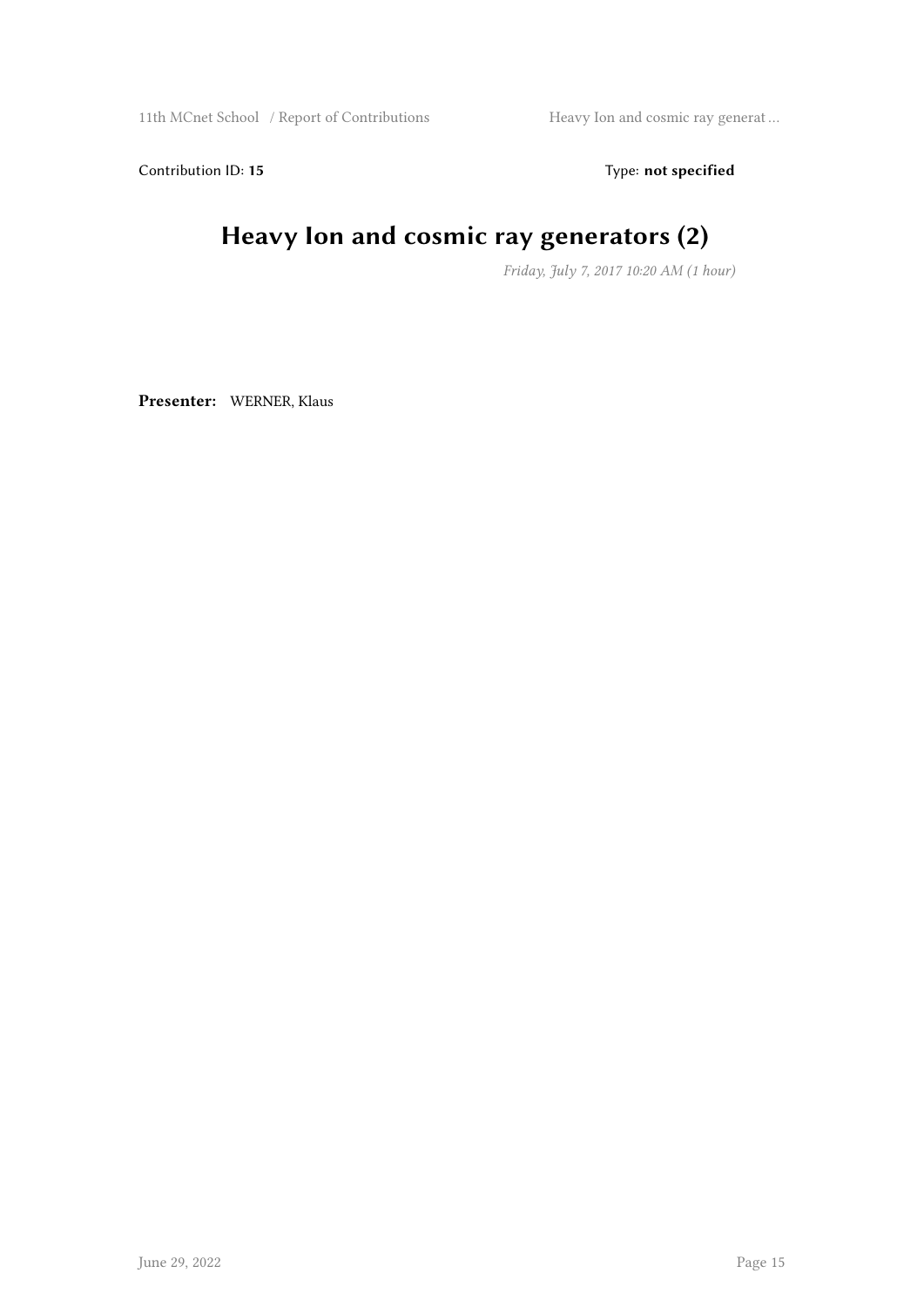Contribution ID: 16 Type: not specified

# **Student presentations**

*Friday, July 7, 2017 11:30 AM (1h 30m)*